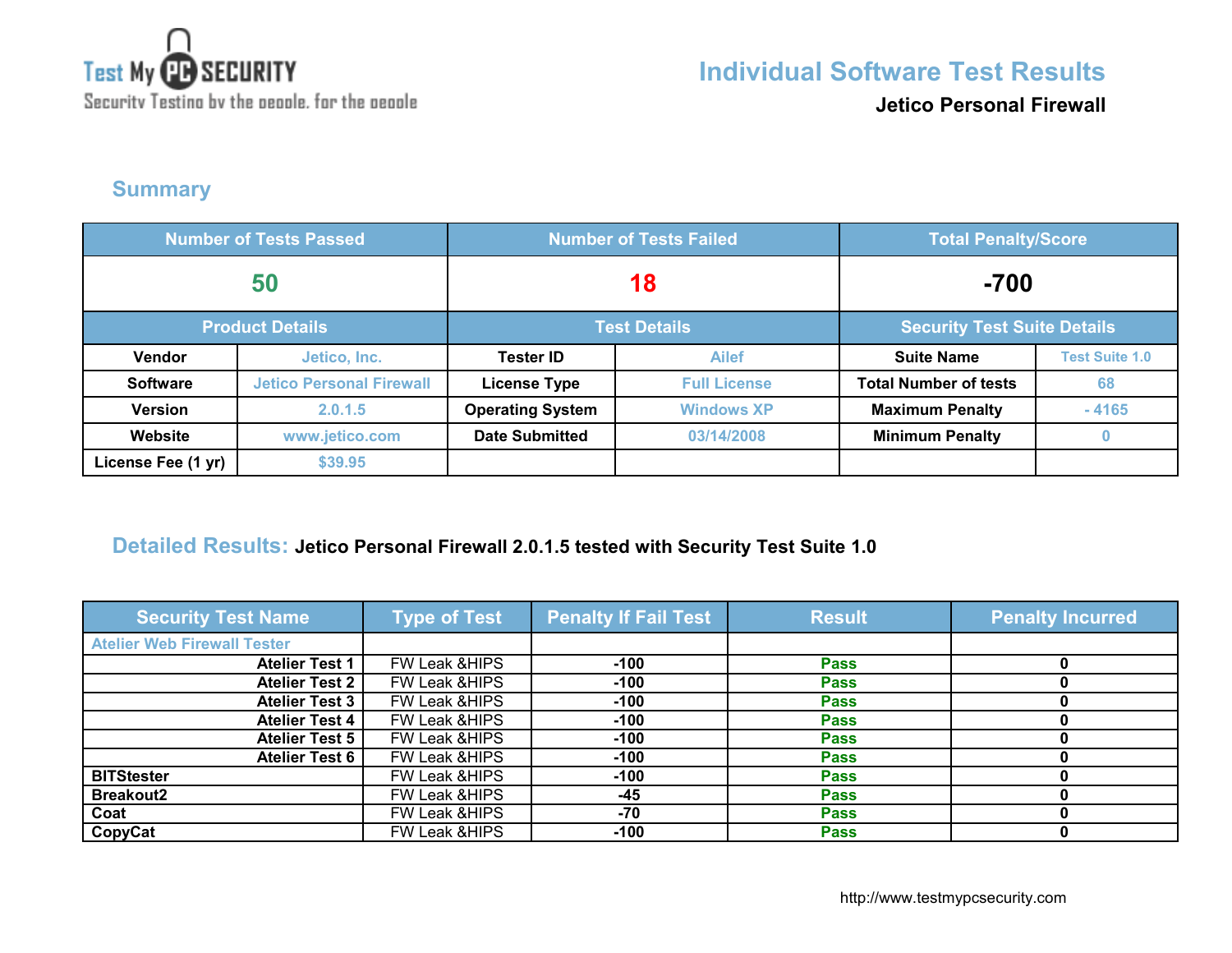

**Individual Software Test Results**

Security Testing by the people, for the people

## **Jetico Personal Firewall**

| <b>Security Test Name</b> | <b>Type of Test</b>      | <b>Penalty If Fail Test</b> | <b>Result</b> | <b>Penalty Incurred</b> |
|---------------------------|--------------------------|-----------------------------|---------------|-------------------------|
| <b>CPIL Suite</b>         |                          |                             |               |                         |
| Test 1                    | FW Leak &HIPS            | $-100$                      | <b>Pass</b>   | 0                       |
| Test <sub>2</sub>         | FW Leak & HIPS           | $-100$                      | <b>Pass</b>   | $\mathbf 0$             |
| Test 3                    | <b>FW Leak &amp;HIPS</b> | $-100$                      | <b>Pass</b>   | 0                       |
| <b>Comodo ICMP</b>        |                          |                             |               |                         |
| <b>ICMP Test 1</b>        | FW Leak Only             | $-100$                      | <b>Pass</b>   | 0                       |
| <b>ICMP Test 2</b>        | <b>FW Leak Only</b>      | $-100$                      | <b>Pass</b>   | 0                       |
| <b>DNStest</b>            | FW Leak Only             | $-45$                       | <b>Pass</b>   | $\mathbf 0$             |
| <b>DNStester</b>          | FW Leak Only             | $-45$                       | <b>Pass</b>   | $\mathbf 0$             |
| <b>Delete Volume</b>      | <b>HIPS Only</b>         | $-45$                       | Fail          | $-45$                   |
| <b>FireHole</b>           | <b>FW Leak &amp;HIPS</b> | $-100$                      | <b>Pass</b>   | $\bf{0}$                |
| <b>FPR</b>                |                          |                             |               |                         |
| and CPIL Test 1           | FW Leak &HIPS            | $-100$                      | <b>Pass</b>   | 0                       |
| and CPIL Test 2           | <b>FW Leak &amp;HIPS</b> | $-100$                      | <b>Pass</b>   | $\mathbf 0$             |
| and CPIL Test 3           | FW Leak &HIPS            | $-100$                      | <b>Pass</b>   | $\mathbf 0$             |
| and Wallbreaker Test 1    | FW Leak &HIPS            | $-25$                       | <b>Pass</b>   | $\mathbf 0$             |
| and Wallbreaker Test 2    | FW Leak &HIPS            | $-25$                       | <b>Pass</b>   | 0                       |
| and Wallbreaker Test 3    | FW Leak &HIPS            | $-25$                       | <b>Pass</b>   | $\mathbf 0$             |
| and Wallbreaker Test 4    | FW Leak & HIPS           | $-25$                       | <b>Pass</b>   | 0                       |
| and PCFlank               | <b>FW Leak &amp;HIPS</b> | $-100$                      | <b>Pass</b>   | 0                       |
| <b>Ghost</b>              | <b>FW Leak &amp;HIPS</b> | $-50$                       | <b>Pass</b>   | 0                       |
| Jumper                    | <b>FW Leak &amp;HIPS</b> | $-100$                      | <b>Pass</b>   | 0                       |
| <b>Keylogtest</b>         | <b>HIPS Only</b>         | $-100$                      | Fail          | $-100$                  |
| <b>KiLL</b>               | <b>HIPS Only</b>         | $-45$                       | Fail          | $-45$                   |
| LeakTest v 1.2            | FW Leak Only             | $-100$                      | <b>Pass</b>   | 0                       |
| Osfwbypass                | <b>FW Leak &amp;HIPS</b> | $-100$                      | <b>Pass</b>   | $\mathbf 0$             |
| <b>PCFlank</b>            | <b>FW Leak &amp;HIPS</b> | $-100$                      | <b>Pass</b>   | 0                       |
| <b>Runner</b>             | FW Leak &HIPS            | $-100$                      | <b>Pass</b>   | $\mathbf 0$             |
| <b>Spycar Suite</b>       |                          |                             |               |                         |
| <b>HKCU_Run.exe</b>       | <b>HIPS Only</b>         | $-10$                       | <b>Pass</b>   | 0                       |
| <b>HKCU RunOnce.exe</b>   | <b>HIPS Only</b>         | $-10$                       | <b>Pass</b>   | $\mathbf 0$             |
| <b>HKCU_RunOnceEx.exe</b> | <b>HIPS Only</b>         | $-10$                       | <b>Pass</b>   | $\mathbf 0$             |
| <b>HKLM Run.exe</b>       | <b>HIPS Only</b>         | $-10$                       | <b>Pass</b>   | $\mathbf 0$             |
| <b>HKLM_RunOnce.exe</b>   | <b>HIPS Only</b>         | $-10$                       | <b>Pass</b>   | 0                       |
| <b>HKLM RunOnceEx.exe</b> | <b>HIPS Only</b>         | $-10$                       | <b>Pass</b>   | $\mathbf 0$             |
| IE-HomepageLock.exe       | <b>HIPS Only</b>         | $-10$                       | Fail          | $-10$                   |
| IE-KillAdvancedTab.exe    | <b>HIPS Only</b>         | $-10$                       | Fail          | $-10$                   |